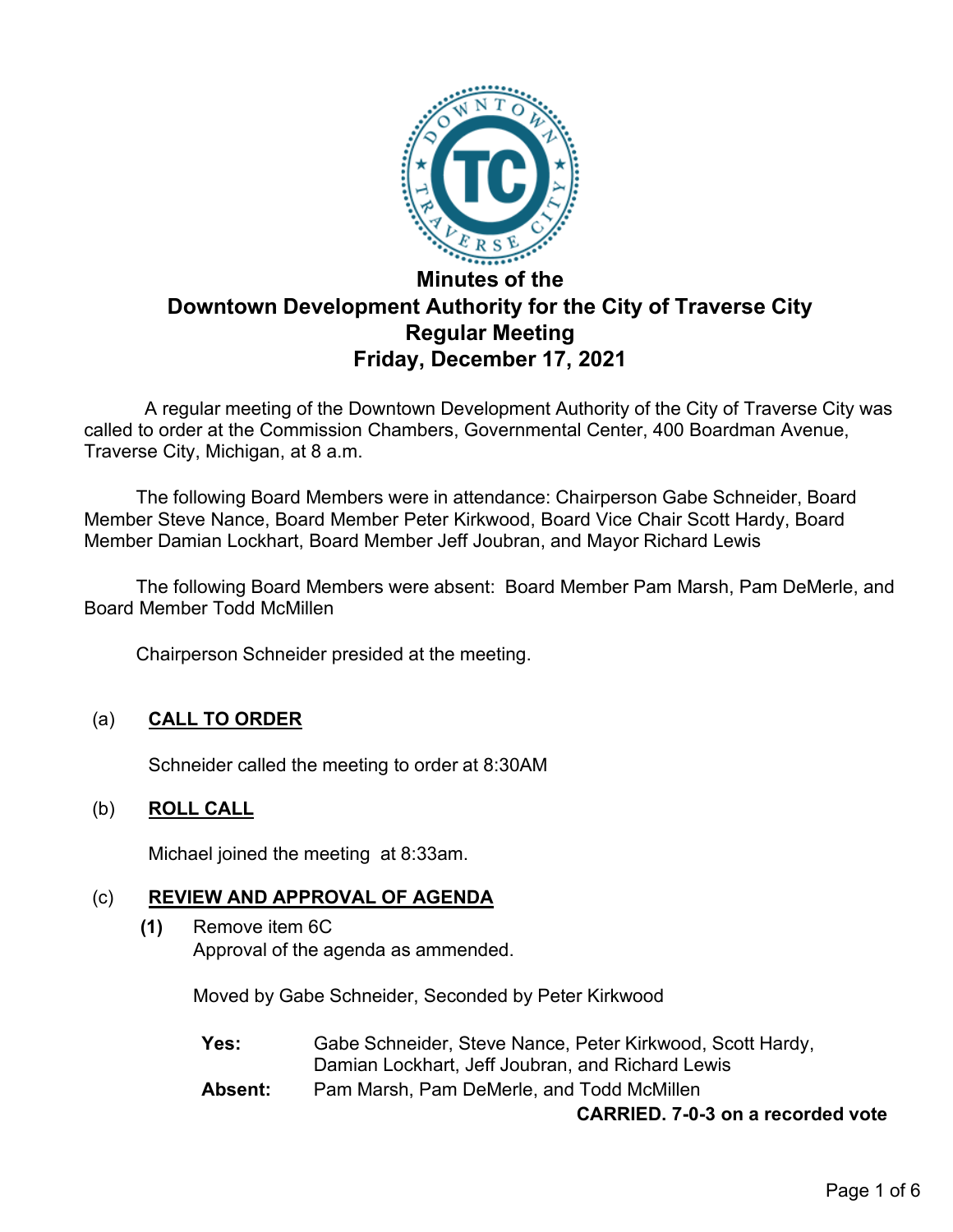# (d) **CONSENT CALENDAR**

*The purpose of the consent calendar is to expedite business by grouping non-controversial items together to be dealt with by one DDA Board motion without discussion. Any member of the DDA Board, staff or the public may ask that any item on the consent calendar be removed therefrom and placed elsewhere on the agenda for individual consideration by the DDA Board; and such requests will be automatically respected. If an item is not removed from the consent calendar, the action noted in parentheses on the agenda is approved by a single DDA Board action adopting the consent calendar.*

- **(1)** Approval of the minutes of the regular meeting of November 19, 2021 (approval recommended) (Jean Derenzy)
- **(2)** Approval of the financial reports and disbursements for DDA, TIF 97, Old Town TIF, Parking Services, and Arts Commission for 2021 (approval recommended) (Jean Derenzy, Harry Burkholder, Nicole VanNess)

That the DDA Board approve the consent calendar as presented.

Moved by Jeff Joubran, Seconded by Damian Lockhart

- **Yes:** Gabe Schneider, Steve Nance, Peter Kirkwood, Scott Hardy, Damian Lockhart, Jeff Joubran, and Richard Lewis
- **Absent:** Pam Marsh, Pam DeMerle, and Todd McMillen

#### **CARRIED. 7-0-3 on a recorded vote**

# (e) **ITEMS REMOVED FROM CONSENT CALENDAR**

#### (f) **SPECIAL ORDER OF BUSINESS**

**(1)** Lower Boardman Final Unified Plan (approval recommended) (Jean Derenzy, Harry Burkholder)

The Following addressed the board:

Jean Derenzy, DDA CEO Brett Fessel, Co-Chair of Leadership Team Harry Burkholder Gabe Schneider Peter Kirkwood Scott Hardy Steve Nance Richard Lewis Tim Warner, City Commissioner Mitchell Treadwell, City Commissioner Mike Vickery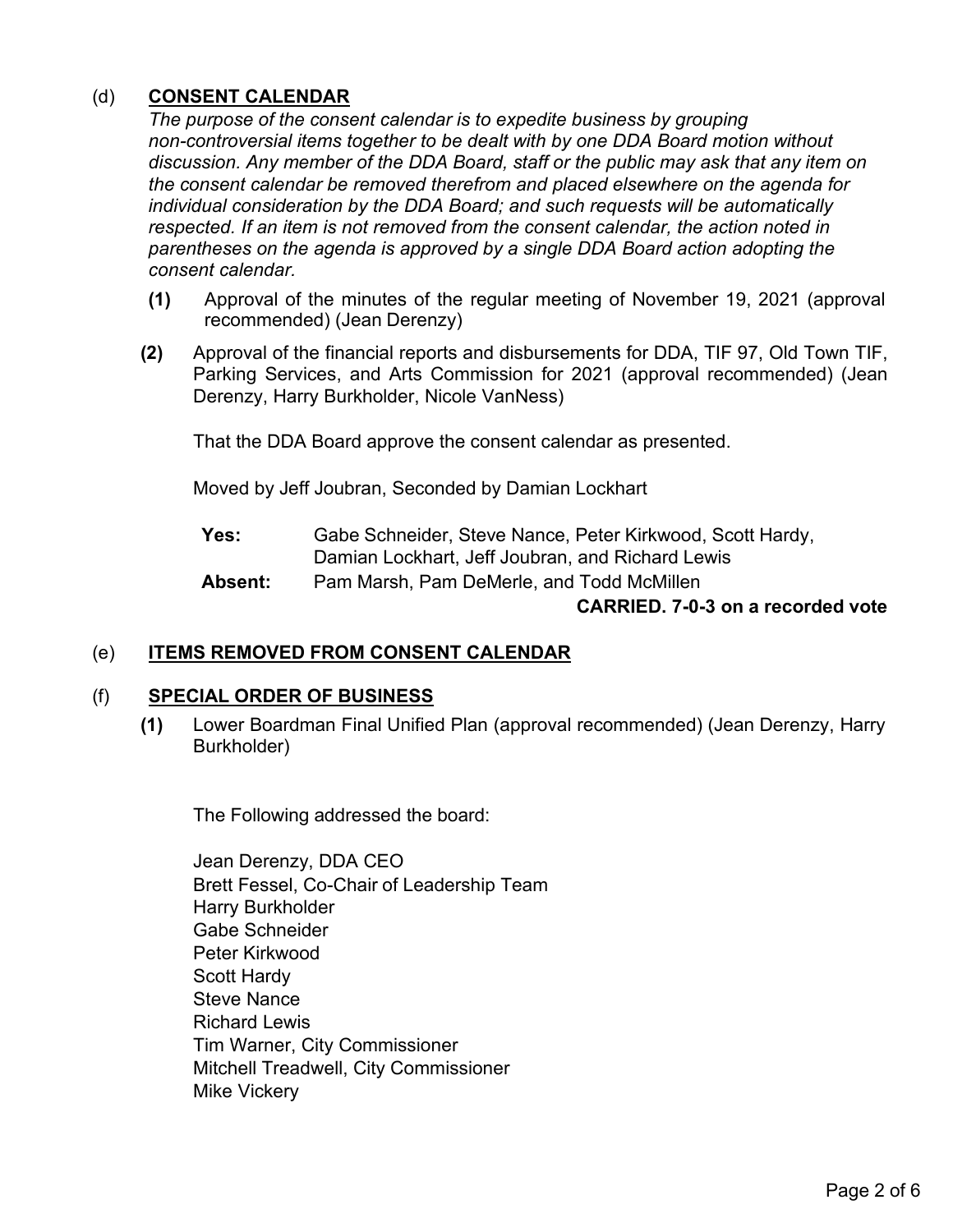That the DDA Board of Directors approve the unified plan for the Lower Boardman River and send it forward for consideration and approval by the Planning Commission, Parks and Recreation Commission and the City Commission.

Moved by Peter Kirkwood, Seconded by Scott Hardy

**Yes:** Peter Kirkwood, Scott Hardy, Gabe Schneider, Steve Nance, Damian Lockhart, Jeff Joubran, and Richard Lewis

**Absent:** Pam Marsh, Pam DeMerle, and Todd McMillen

#### **CARRIED. 7-0-3 on a recorded vote**

**(2)** Retail Incubator Business Plan (TC HatchPad) (approval recommended) (Jean Derenzy, Harry Burkholder)

The Following Addressed the Board:

Jean Derenzy, DDA CEO Warren Call Gabe Schneider Steve Nance Peter Kirkwood Jeff Joubran Scott Hardy Richard Lewis Audrey Michael

That the DDA Board of Directors approves the Retail Incubator Business Plan.

Moved by Richard Lewis, Seconded by Scott Hardy

**Yes:** Gabe Schneider, Steve Nance, Peter Kirkwood, Scott Hardy, Damian Lockhart, Jeff Joubran, and Richard Lewis **Absent:** Pam Marsh, Pam DeMerle, and Todd McMillen

#### **CARRIED. 7-0-3 on a recorded vote**

**(3)** Removed from Agenda

#### (g) **NEW BUSINESS**

**(1)** Approval of an amendment to the Parkmobile vendor agreement (approval recommended) (Jean Derenzy, Nicole VanNess)

The following addressed the Board:

Nicole VanNess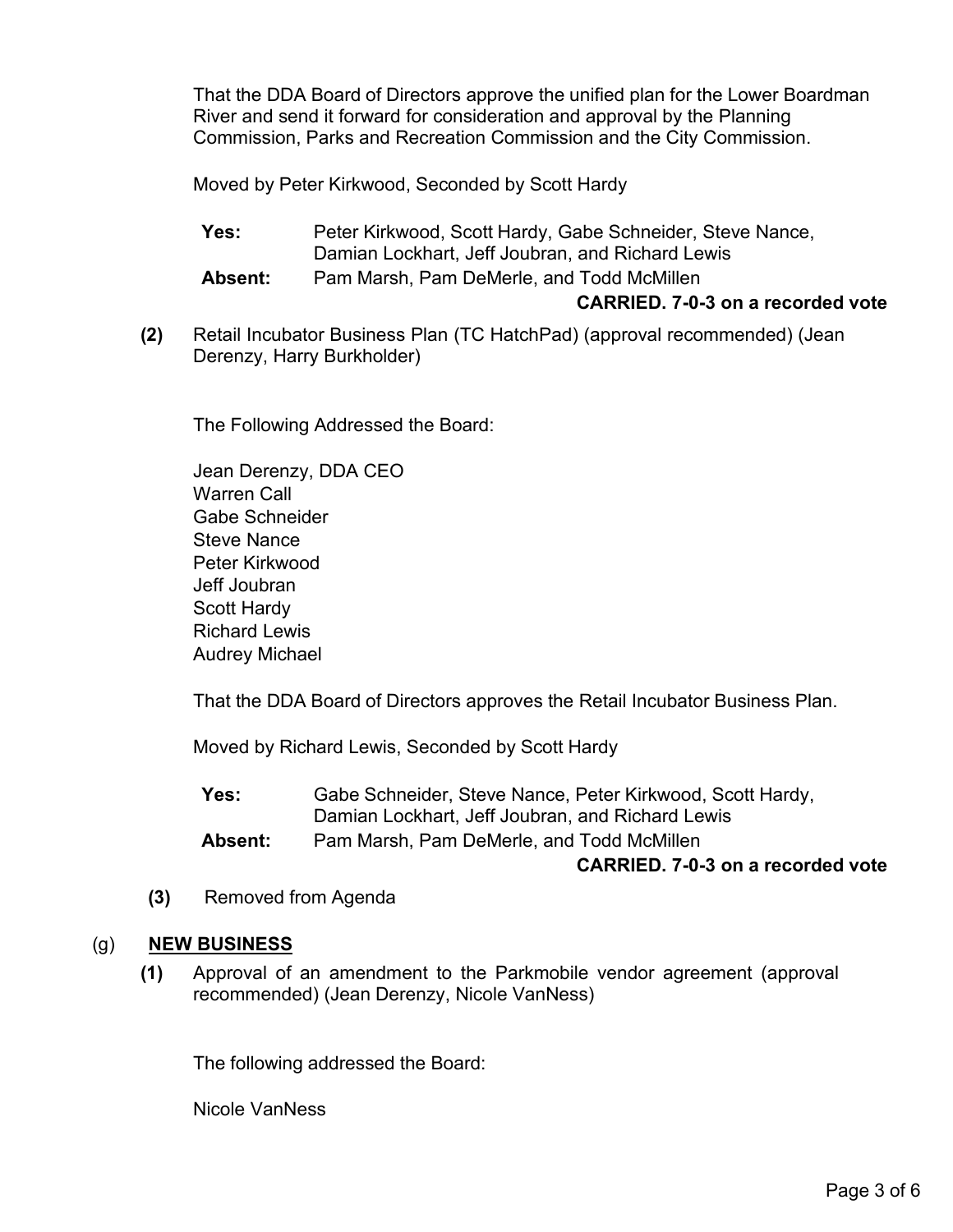That the DDA Board of Directors Recommends the City Commission amend the Parkmobile agreement to increase the per transaction costs and continue passing the transaction fees onto customers.

Moved by Scott Hardy, Seconded by Damian Lockhart

**Yes:** Gabe Schneider, Steve Nance, Peter Kirkwood, Scott Hardy, Damian Lockhart, Jeff Joubran, and Richard Lewis

**Absent:** Pam Marsh, Pam DeMerle, and Todd McMillen

### **CARRIED. 7-0-3 on a recorded vote**

### (h) **CEO REPORT**

**(1)** Project Updates

The following addressed the Board:

Jean Derenzy, DDA CEO Gabe Schneider Peter Kirkwood Scott Hardy

**(2)** Reimagine East Front Street Initiative

The following addressed the Board:

Jean Derenzy, DDA CEO Gabe Schneider Scott Hardy

#### (i) **BOARD MEMBER UPDATES**

**(1)** Committee Appointments (motion required) (Gabe Schneider)

Nominated for Governance Committee Kirkwood nominated Scott Hardy Lewis nominated McMillen

Schneider had asked that this item be moved to the January meeting when more board members are present.

**(2)** Arts Commission Update (Steve Nance)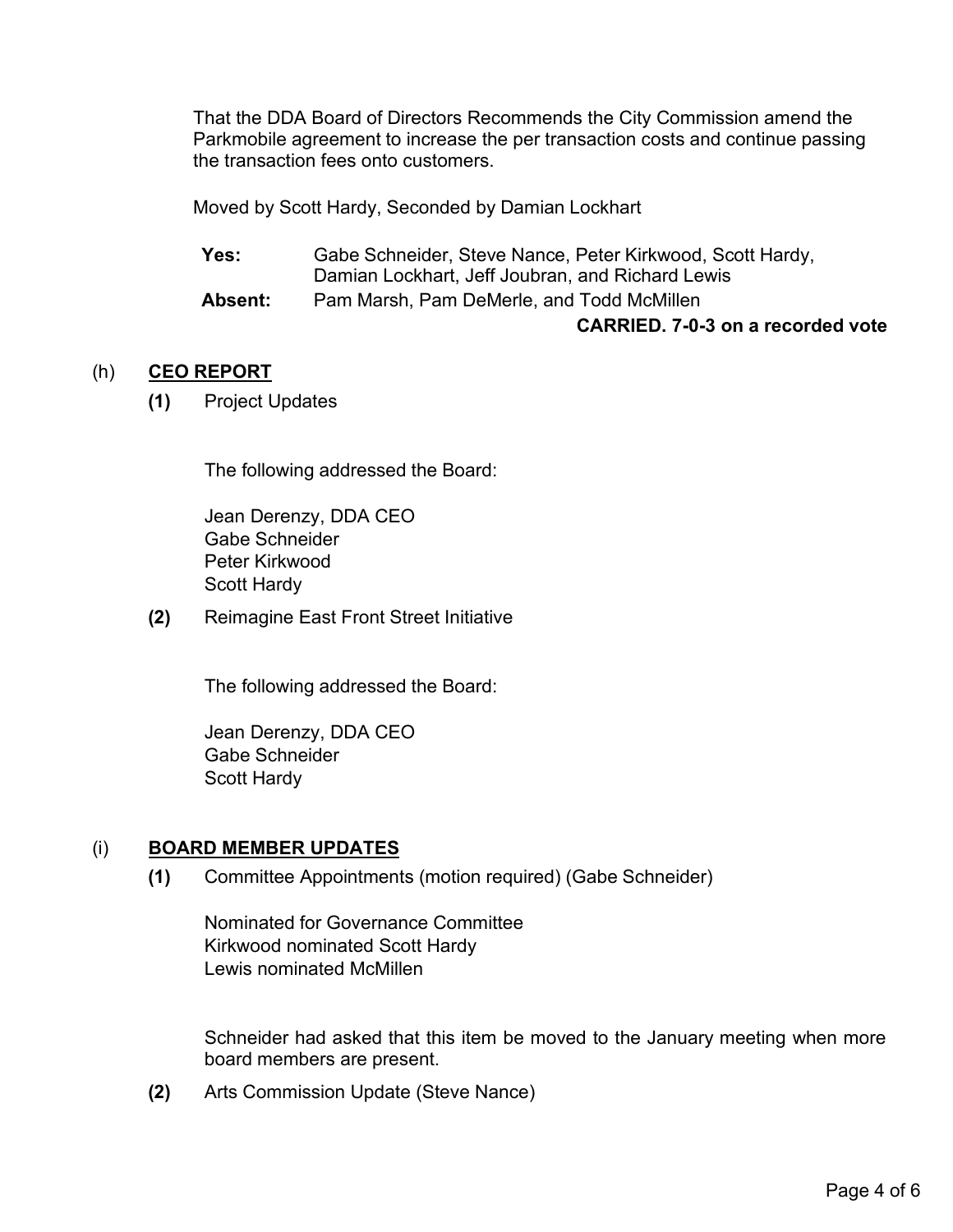The following addressed the board:

Steve Nance Gabe Schneider

**(3)** Parking Subcommittee Update (Scott Hardy)

The Following Addressed the Board:

Scott Hardy Richard Lewis

# (j) **STAFF REPORTS**

**(1)**

Transportation Mobility Director Report (Nicole VanNess)

VanNess distributed an updated memo to the Board.

The following addressed the board:

Nicole VanNess

**(2)** Experience Coordinator Report (Abby Taylor)

The following addressed the Board:

Nicole VanNess

# (k) **RECEIVE AND FILE**

- **(1)** November 17, 2021 Arts Commission Meeting Minutes
- **(2)** December 9, 2021 DTCA Meeting Minutes
- **(3)** December 2, 2021 Parking Subcommittee Meeting Minutes

# (l) **PUBLIC COMMENT**

No public comment.

#### (m) **ADJOURNMENT**

Chairperson Schneider adjourned the meeting at 10:04AM.